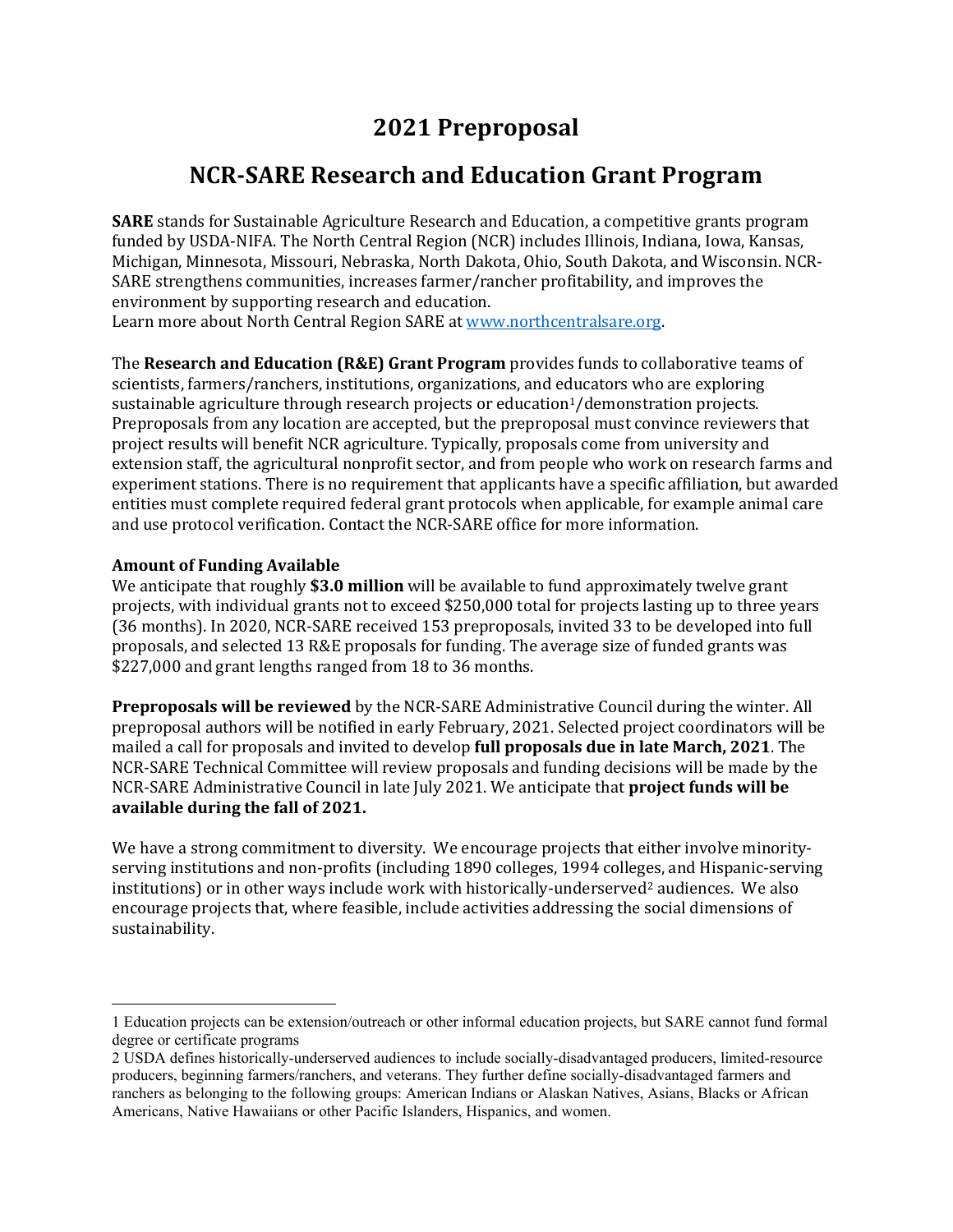## **Desired Outcomes for 2021 Research and Education Projects**

Preproposals must address issues of sustainable agriculture of current and potential importance to the North Central Region. NCR-SARE is interested in projects that lead to resilient agricultural systems. Successful projects should contribute to the following NCR-SARE broad-based outcomes:

- Improving the profitability of farmers/ranchers and associated agricultural businesses,
- Sustaining and improving the environmental quality and natural resource base on which agriculture depends, and
- Enhancing the quality of life for farmers/ranchers, communities, and society as a whole.

Preproposals should clearly explain:

• Relevancy of the project to sustainable agriculture in the North Central Region, including identifying expected outcomes for the project and how they will assist NCR-SARE in working toward the broad-based outcomes listed above.

For the 2021 funding cycle of the Research and Education Grant Program, \$3.0 million is available for funding projects on any topic appropriate to the NCR-SARE program.

#### **Long-term funding option**

The North Central Region recognizes that some research/extension systems work is complex and requires a collaborative, interdisciplinary approach that takes many years to complete. To be effective, these projects are likely to exceed the time limits of North Central SARE's normal one-to-three year funding cycle. Projects that are long-term (more than 3 years) should identify themselves as a long-term project by checking the appropriate box in the on-line portion of the preproposal application.

Long-term projects that are funded will receive their funding in three-year increments, and additional cycles will be contingent on NCR-SARE receiving funding. Each additional increment (up to \$250,000 for the 3-year increment) of funding will be dependent on satisfactory performance in the first round based on reports submitted in a timely manner with yearly objectives and milestones reported, site visits and a detailed work plan for the next phase.

There are no priorities for long-term projects, but some examples of types of project topics that could be considered long-term include: soil/water quality enhancement or degradation, agroforestry systems, integrated crop-livestock systems, participatory action research and climate mitigation and/or adaptation.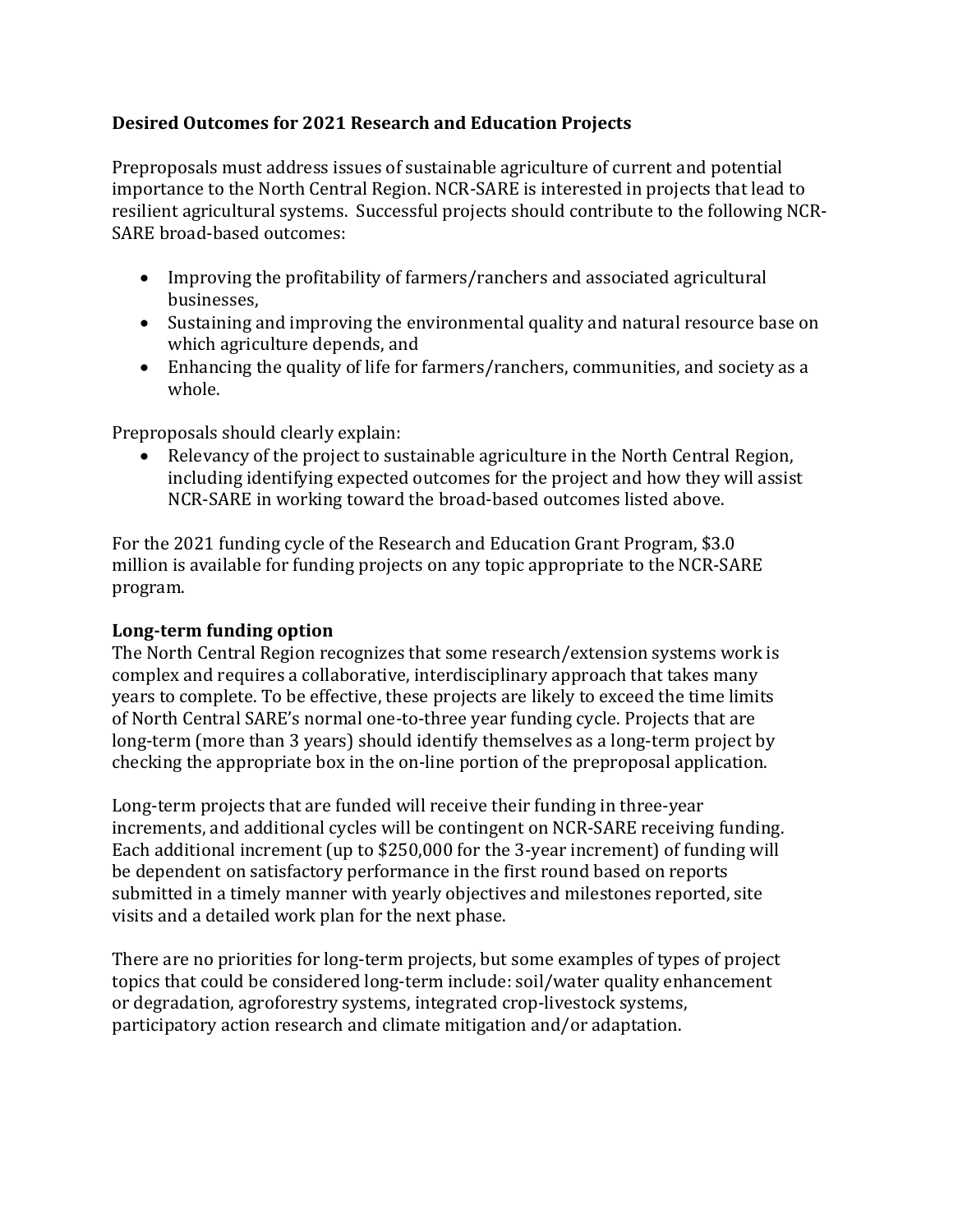## **PREPROPOSAL APPLICATION**

## **Title of Preproposal**

Growing an Organic Farm Research Network: A Framework to Better Connect Organic Producers with University-Based Researchers

## **Project Description**

The Ohio Organic Farm Research Network will connect organic farmers and land-grant scientists to co-produce knowledge and increase innovation and resource sharing in organic agriculture. Our farmer-centered on-farm approach will increase the relevance and impact of research and engagement efforts.

## **Start and End Dates**

November 1, 2021 – November 1, 2027

**Resubmission**? *Did you submit this project as a full proposal in a previous year?*   $N_{\Omega}$ 

## **Will your proposed research/outreach primarily focus on historically-underserved farmers/ranchers?**

Yes. Our project will engage many limited resource farmers from traditionally underserved groups. Based on our recent statewide survey, many Ohio organic farms have low household income and gross farm sales (36% had household income <\$40,000; 80% had gross sales between \$10,000-\$250,000 in 2019). More than 60% of the state's organic growers are Amish and Mennonite, groups often left out of traditional research and extension efforts. Over a third have farmed for 10 years or less.

## **Project Funding Request**

*An itemized budget is no longer required at the preproposal stage, but please provide an estimate of your total funding request. You will be asked to mark your proposed request as:*

- Less than \$50,000
- \$50,000 to \$99,999
- \$100,000 to 149,999
- \$150,000 to \$200,000
- **\$200,000 to \$250,000 (we asked at this level)**

*In estimating your request, keep in mind:*

- *Capital expenses for things like land purchases, general farm improvements, and construction of buildings, greenhouses, and laboratories are NOT allowed. Equipment is rarely allowed.*
- *SARE limits indirect costs to 10 percent of the total federal funds (11.11% total direct costs) provided under each award.*
- *Your total budget for an R&E grant cannot exceed \$250,000*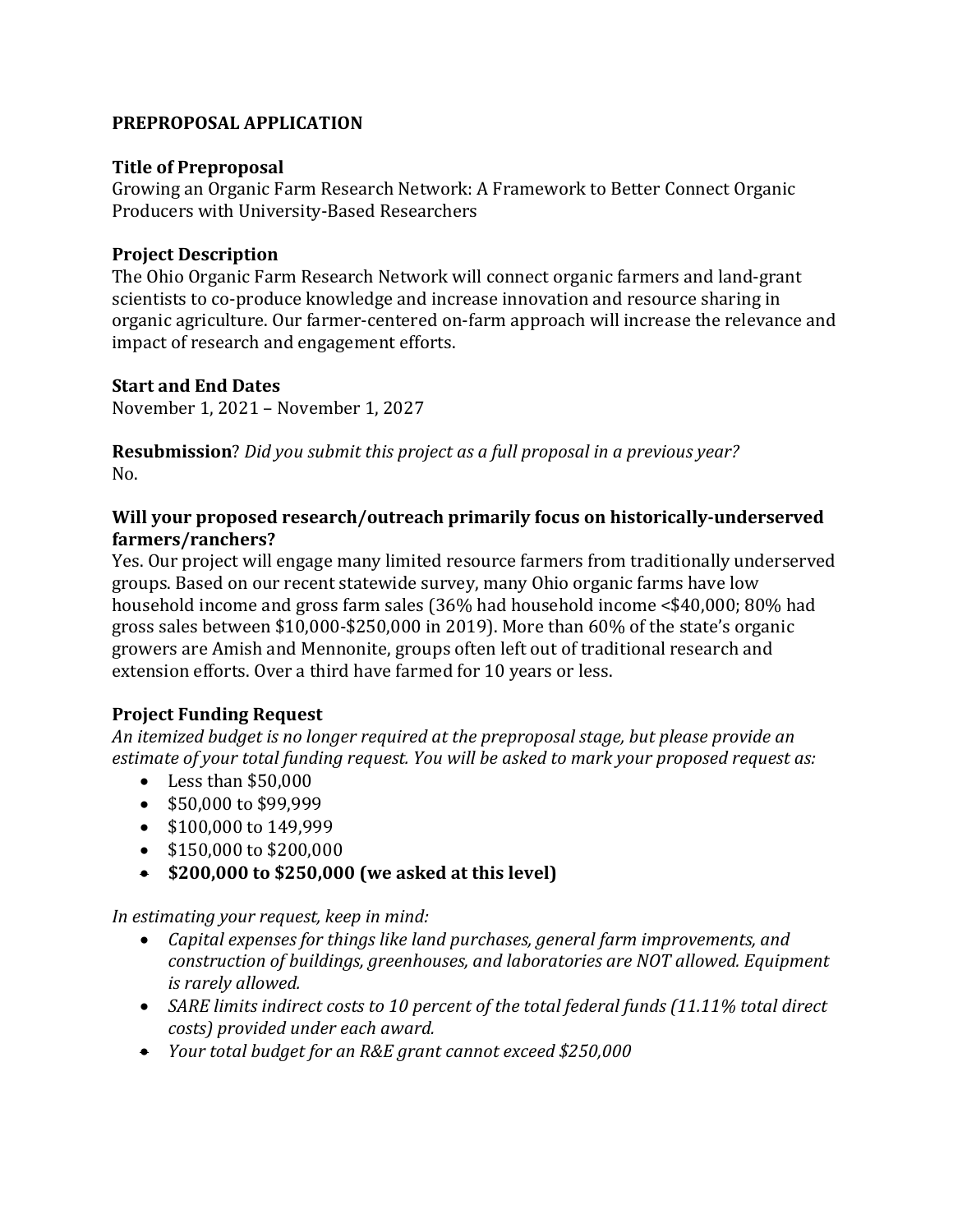## **Project Focus**

*Indicate whether your preproposal is primarily: (check only one of the options)*

- **a research project (all research projects should include some outreach)**
- an education outreach/demonstration project

## **Long-term Funding Option**

*Check if this is being submitted as a long-term funding option (see instructions for clarification.)*  Yes.

## **Systems Category**

*Select the ONE Systems category that best represents the project from the following:*  Animal Production—including aquaculture and apiary; Crop Production; **Education & Training;** Energy; Farm Business Management; Natural Resources/Environment; Pest Management; Production Systems; Soil Management; Sustainable Communities

## **Commodity Category**

*Indicate the ONE Commodity category that best represents the project from the following:* This project is not commodity specific or doesn't apply to commodities; **Agronomic;** Fruits; Nuts; Vegetables; Other plants (herbs, natives, etc.); Animals; Animal Products; Misc. (mushrooms, syrup, other).

#### **State**

#### *Indicate the state where the majority of the work will be done.*

The majority of the work will be done in Ohio, but activities of our organic farmer research network will have direct relevance and connections to organic projects and programs in neighboring states.

## **BODY OF THE PREPROPOSAL**

## **Project Summary** (250 word limit)

*A brief summary of the contents of your preproposal. The Summary should include a brief description of the problem and of the approach/methods proposed. It should include an abbreviated version of your proposed project outcomes, and a statement about how the outcomes are relevant to farmers and ranchers in the North Central Region.*

Ohio ranks among the top states for many organic commodities and is currently second in the number of acres transitioning to organic certification. Relationships between Ohio's land grant universities (LGU) and organic producers have been inconsistent and underdeveloped, leaving current organic growers largely underserved by extension programming. Educational gaps have been filled by The Ohio Ecological Food and Farming Association (OEFFA), one of the region's largest and oldest organic certifiers. However, OEFFA lacks expertise in trial research. Ohio organic farmers are experimenting with innovative farm methods but would benefit from technical support and research to address production concerns and evaluate new technology.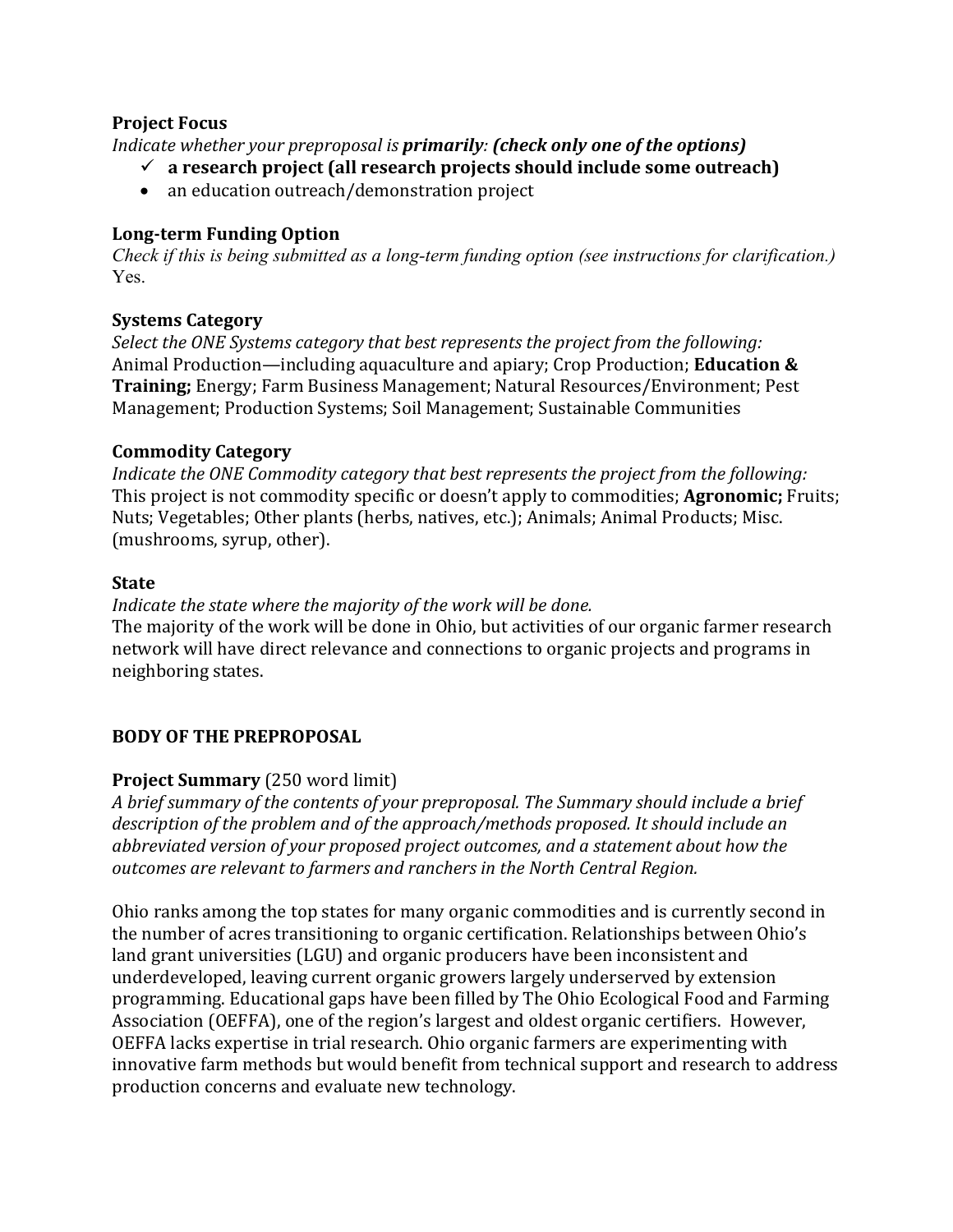Conversations between Ohio's LGU and organic communities identified a common interest in creating an organic farm research network (OFRN) to help the organic industry thrive through collaborative discovery and sharing of research-based knowledge. The Ohio OFRN will be a public/private partnership that will coordinate collaborative on-farm research projects that address relevant research questions utilizing knowledge and resources of farmers and scientists. By sharing in the creation and distribution of this research, farmers and scientists will have develop long-term productive relationship based on mutual understanding and respect.

Organic farmers will gain knowledge to better conduct and evaluate research trials. Researchers will gain a deeper understanding of organic production practices and research concerns. OFRN will also provide opportunities for student participation in applied research. By cooperatively producing and sharing research-based knowledge, the OFRN will accelerate discovery, evaluation, and adoption of innovations to improve organic farms' economic and environmental performance.

## **Project Objectives/Outcomes** (100 word limit)

*List the project objectives, and learning and action outcomes expected from your project activities. Learning outcomes are changes in the knowledge, awareness, skills, and attitudes of participants. Action outcomes include changes in the behavior or practices of the intended audience. You may also list system or condition change outcomes, which will eventually result from your project, even though those outcomes are longer-term outcomes and would be unlikely to occur within the one- to three-year period of your project. Specify the audience that will be involved in the project or that will use project results.* 

*For more information about defining outcomes, see<https://umconnect.umn.edu/repre/>*

#### Project objective

• Develop a sustainable collaborative Organic Farm Research Network in Ohio.

#### Learning outcomes

- Generate and share knowledge about impacts of organic farm management practices.
- Increase awareness and understanding of organic farming techniques, challenges, and benefits among land-grant researchers and educators.
- Increase awareness and understanding of research methods among organic growers.
- Build trust between farmers and researchers.

#### Action outcomes

- Increase interactions between researchers and organic growers.
- Foster well executed organic on-farm research by sharing tools and knowledge between farmers and researchers.
- Provide organic research experiences for students and faculty.
- Increase capacity to identify and respond to emerging organic production questions.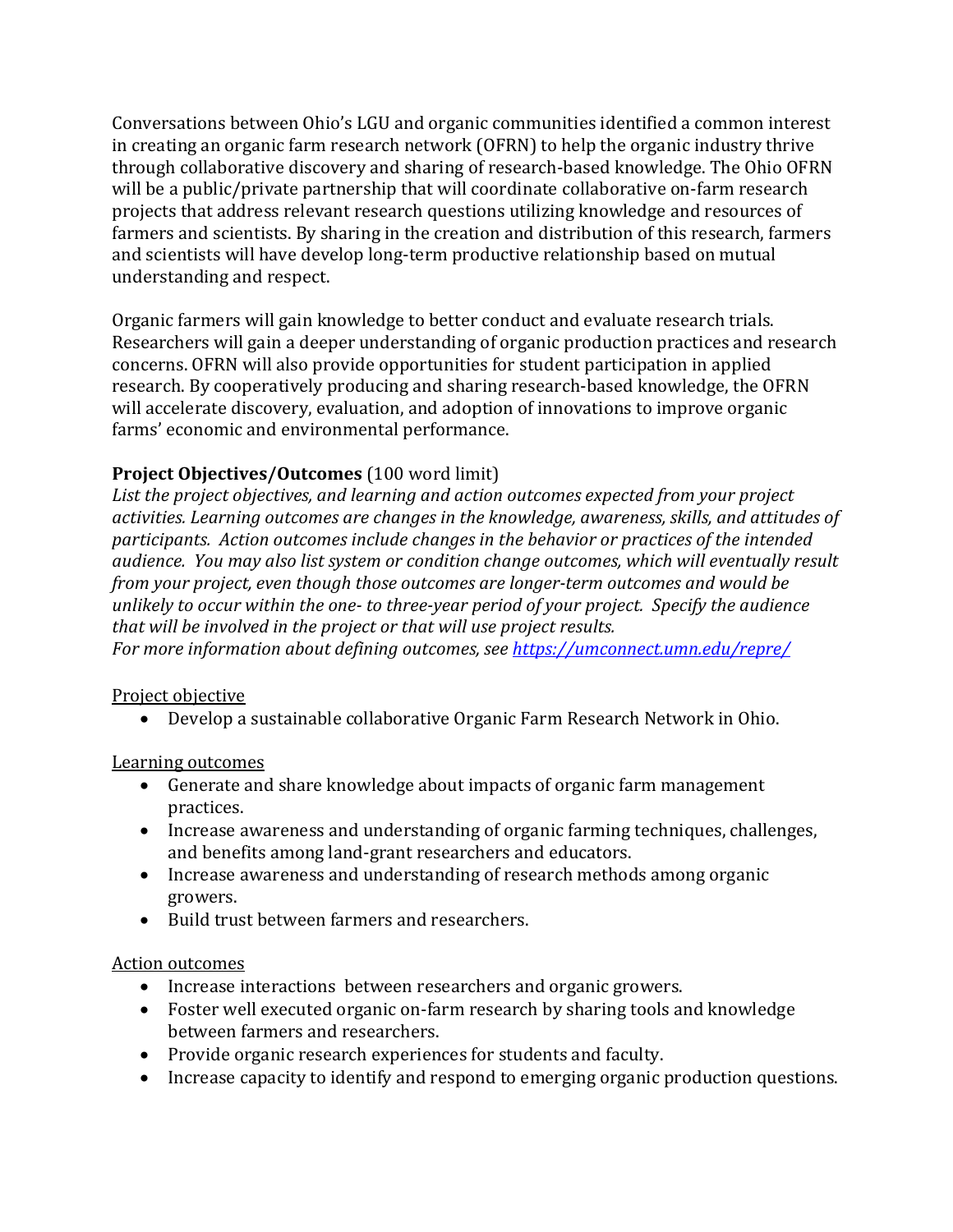## **Relevance** (300 word limit)

*Explain how your project will solve a problem or address an issue significant to agricultural sustainability in the North Central Region.*

*Who will benefit? Tell how your approach is different from or superior to other ways to reach your objectives or proposed outcomes, as well as how it is different from or complementary to other projects that SARE has funded on this subject. (You can use the national projects database on the SARE website [http://www.sare.org](http://www.sare.org/) to search for information on other SAREfunded projects.) If your project will use genetically engineered varieties or organisms, state how their use will contribute to your project and make agriculture more sustainable.*

While organic farming has expanded rapidly in Ohio, relationships between the state's two land grant universities and organic producers remain underdeveloped. Transition to organic production involves a steep learning curve as management tools and goals change, creating a definite need for organic research and education.

Traditional models of research and extension have been widely criticized for failing to account for farmer expertise. Organic research is further confounded by the holistic nature of organic systems, combined with a relative lack of resources and past research to draw from. University research often has little impact on organic farmers.

Organic farmers often experiment with management approaches themselves, but their findings are limited by inadequate research resources and the inability to aggregate observations across multiple farms.

Listening sessions with members of Ohio's organic farming community revealed three broad needs:

- 1. Enhanced opportunities for two-way knowledge exchange between university staff and organic farmers.
- 2. Increased attention from researchers to address organic farming production challenges.
- 3. Better organizational infrastructure to build trust and support long-term engagement between farmers and land grant researchers.

This proposal is a direct response to these needs. Our proposed on-farm research network creates opportunities for two-way knowledge exchange as farmers and university researchers combine their different observational skills and resources to address compelling research questions. By engaging farmers in the design, conduct, and dissemination of research, we expect outputs to have greater impact on organic producers' decision-making.

SARE has supported many on-farm research projects that target specific commodities and/or production problems. Our project is unique in its focus on organic farming systems and building an institutional framework that can address emerging research needs of Ohio's producers now and beyond the period of SARE funding. Our proposed network will also place farmers in a more central decision-making role than many prior projects.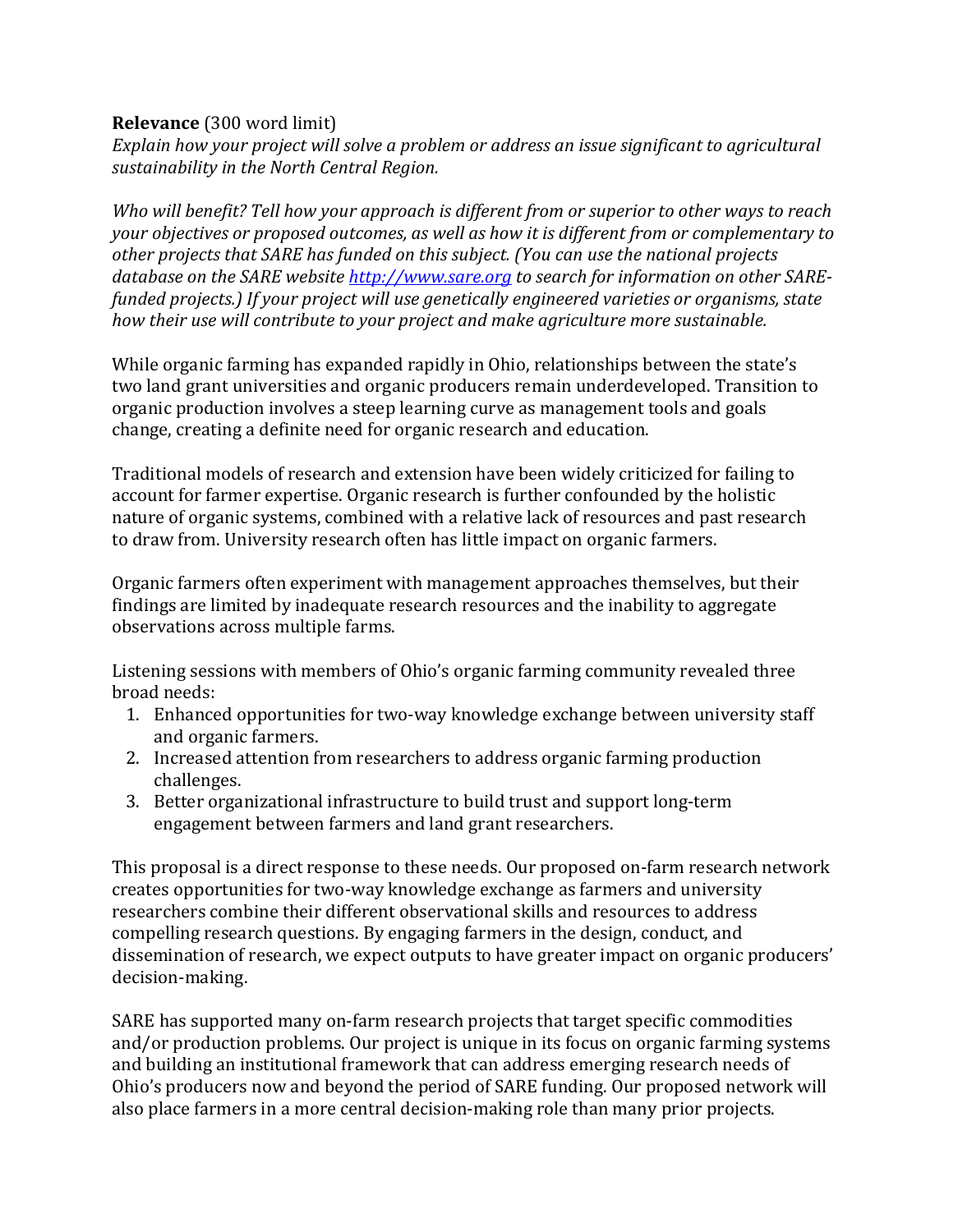## **Method/Approach** (500 word limit)

*Describe how your project will be implemented, including your general approach, activities and methods. In research preproposals, identify the research question, specify experimental units, treatments or other methods and measurements to be taken to the extent needed to give a general idea of the work to be done and findings it will yield. How will the information be shared in the North Central Region? If you are invited to submit a full proposal, you will provide more details. Similarly, education project preproposals may offer general descriptions of educational activities and intended audience; invited full proposals will be expected to identify specific groups, processes, relationships, etc.* 

We will build the organizational infrastructure and partnerships to create an Ohio Organic Farm Research Network (OOFRN). The project will provide small grants to support specific collaborative research trials involving groups of farmers and researchers addressing priority questions. Our project will cover the cost of data collection and analysis associated with the on-farm research trials. The OOFRN will also coordinate outreach and engagement activities and informational products to increase the reach and impact of on-farm research.

The OOFRN will combine the existing resources, programs, and networks of two major land grant institutions (Ohio State and Central State universities) and the Ohio Ecological Food and Farming Association (OEFFA), a leading organic certifier in Ohio and neighboring states. Together these organizations will support a collaborative public/private partnership with and for the state's organic farmers. These institutions each have a history of organic farming research and education projects, but never before have all three combined efforts to address state research needs.

While specific on-farm projects addressed by OOFRN will answer more concrete research questions (some of which will be detailed in the full proposal), the overall project is motivated by the hypothesis that **a collaborative on-farm research network that integrates contributions from scientists and farmers can dramatically accelerate the discovery and uptake of new knowledge in Ohio's organic farming industry**. Our approach involves several key activities that will help us test this hypothesis:

- 1. Establish the OOFRN as a formal partnership of OSU, CSU, and OEFFA; hire network facilitator.
- 2. Establish a farmer scientist advisory board to guide OFRN decisions and priorities and review project progress annually.
- 3. Support farmer-scientist teams to design and initiate on-farm collaborative research that addresses priority research questions.
- 4. Engage participating farmers and scientists to review findings and discuss changes to research protocols after each field season.
- 5. Develop activities and communication products to share research results with the broader organic farming community, leveraging existing partner resources.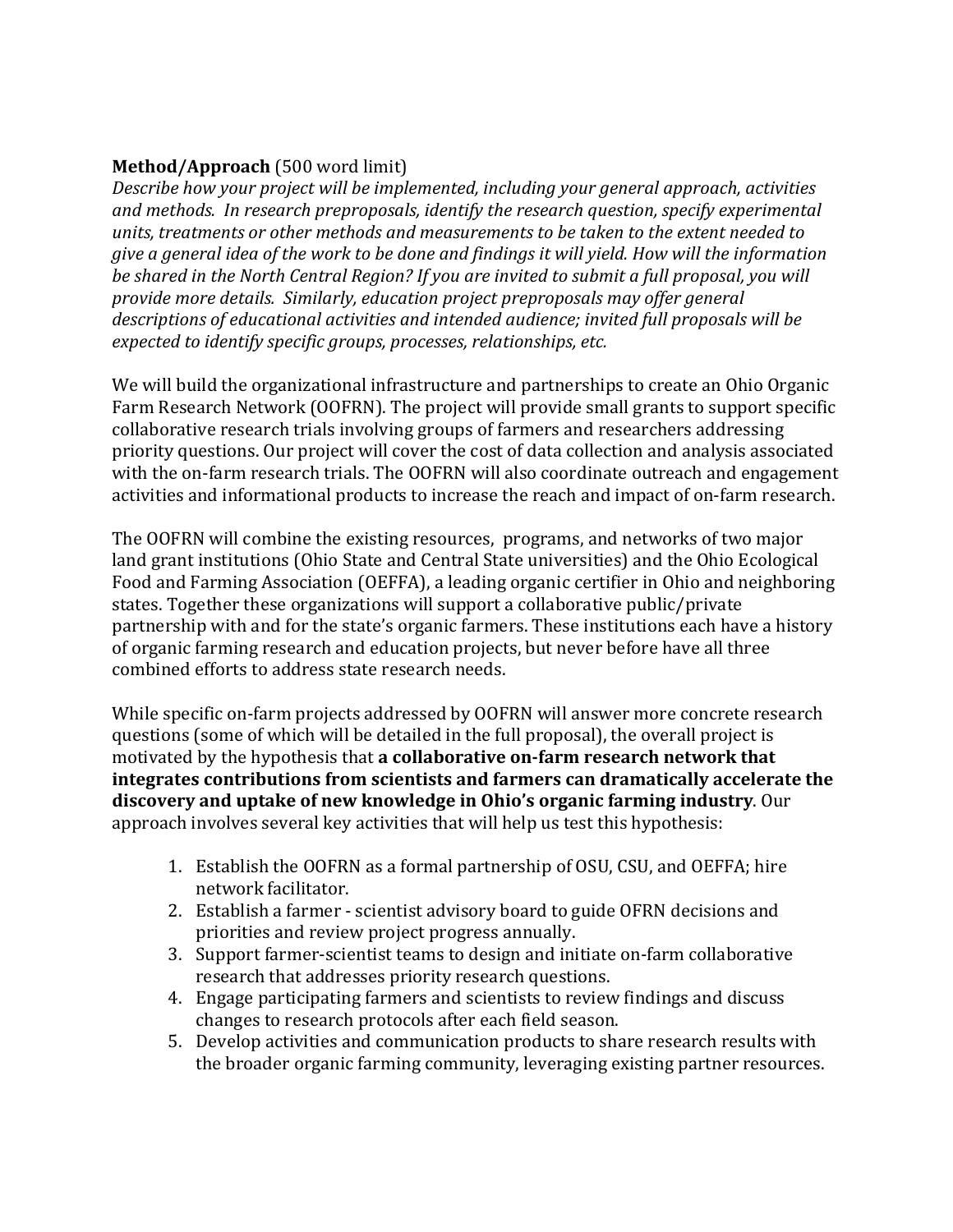After formally creating the OOFRN partnership and establishing our advisory board in Fall 2021, we will identify priority topics and solicit proposals for collaborative on-farm research for the 2022 field season, with the goal of conducting 8-10 on-farm trials the first year. We will host a collaborative research technical meeting in Winter 2022/23 where all participants can review and discuss initial findings. The board will consider proposals for continuation, replication, or expansion of initial projects and/or new projects for the 2023 growing season. We will host our first annual OOFRN research workshop in conjunction with the annual OEFFA conference in February 2023 to share initial results and engage the broader organic farming community. Summer farm field days, and additional winter technical meetings and research workshops will be held through 2024 in this phase.

Organic farmers in the state represent a broad spectrum of types, including dairy, beef, cash grain, and vegetable farms. Our initial projects will likely focus on topics of broad interest including weed control and soil health. As the network grows, we hope to address additional commodity-specific topics.

## **Team Members** (250 word limit)

List team members who are committed to the project. Include name, affiliation, and area of expertise. You may provide a sentence describing their role in the proposed project, but no CVs are needed at the preproposal stage.

Project Co-leaders

- Dr. Douglas Jackson-Smith, The Ohio State University, School of Environment and Natural Resources – rural sociology, participatory research methods
- Dr. Sakthi Subburayalu, Central State University, Department of Agricultural Sciences - soil science and agronomy
- Renee Hunt, OEFFA program director

Project Administration

- Cathy Herms, The Ohio State University, Department of Horticulture and Crop Science – organic weed management, IPM, student and lab management
- Cassandra Brown, The Ohio State University, Organic Food & Farming Education and Research program manager
- Eric Pawlowski, OEFFA educator
- Julia Barton, OEFFA educator

Initial Farmer Collaborators and Scientific Advisors

- Dr. Doug Doohan, The Ohio State University, Department of Horticulture and Crop Science - organic weed management, decision-making, and risk-management
- Dr. Steve Culman, The Ohio State University, School of Environment and Natural Resources – soil health and fertility
- Eli Dean, Timberlane Organic Farms LLC, Dean Innovative Design, OEFFA Grain Growers Chapter President
- Mike Kline, Organic Valley pool manager for organic dairy cooperative with strong presence in Ohio.
- Dave Shively, Shively Farm past president of OEFFA grain grower chapter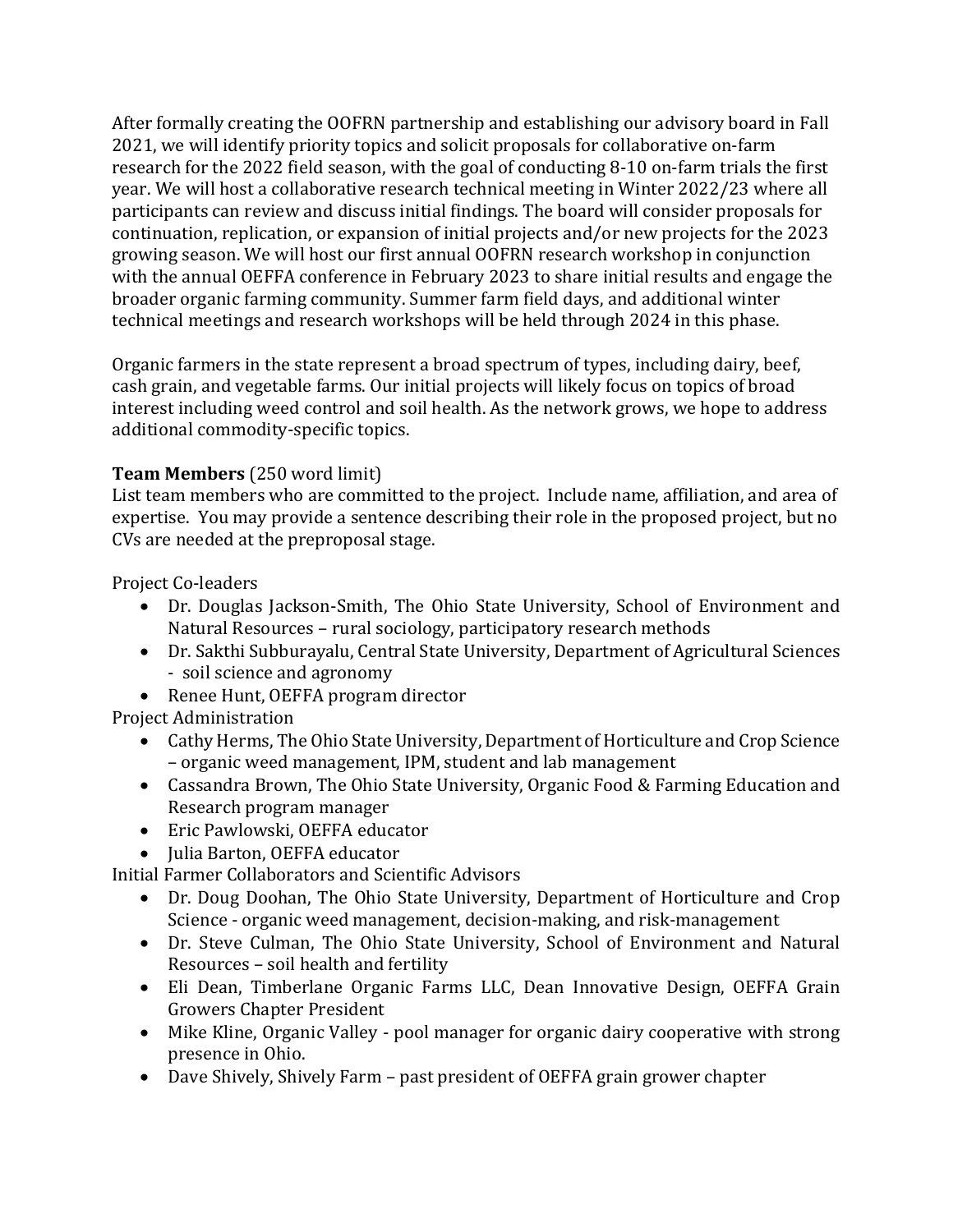## **Farmer Rancher Involvement** (200 word limit)

*NCR-SARE strongly encourages having farmers, ranchers, local organizations, or others who will use or benefit from the project involved in its planning, design, and implementation. This participation enhances the relevance and impact of a sustainable agriculture research or education project. Describe how farmers, ranchers, or others will be engaged in your project—for example, in defining the research problem, conducting on-farm research, etc. It is helpful to provide names of specific farmers or ranchers if you can. If you can't name specific individuals at the preproposal stage, explain why the names aren't available and give your plan for identifying specific individuals if you are invited to submit a full proposal.*

Farmers will be directly involved as advisory board members and as partners for on-farm research. As on-farm research partners, farmers will be directly involved in identifying research questions, designing treatments, and managing trials. We also expect farmers to help with outreach and engagement by reviewing data, assisting with outreach products, hosting field days, and recruiting others to the program. We have existing collaborative relationships with several Ohio organic farmers and organizations and will expand the circle of farmers (and researchers) as the project proceeds.

Prior to submitting this proposal we have discussed potential collaboration with several Ohio organic farmers involved in grain, forage, and/or dairy operations. Aaron Rook, Jeff Miller, Tim Kline, Shane Hartzler, Eli Dean, Dave Shively, and Eric Richer all expressed interest in expanded on-farm research collaborations. These producers suggested a variety of research topics and specific projects in soil health, crop management, marketing, evaluating new technology, and evaluating organic food quality and biodiversity on organic farms. Some had collaborated with us in the past and enjoyed the experience. A collaboration concern frequently expressed was avoiding additional work during the growing season labor bottlenecks, so we will work to avoid this.

## **Statement Regarding Resubmitted Ideas** (100 word limit)

*Indicate whether you have submitted this idea to NCR-SARE before, and if so, when and in which grant program. Also, please indicate how you responded to reviewer comments. Resubmission does not guarantee success, but it can be helpful to show reviewers how you have responded to previous reviewer suggestions.* No, this is the first time.

## **Long-term Funding Justification and Work Plan** (500 word limit)

*Provide a strong justification for why long-term funding is necessary for this project. What about this project requires more than 3-4 years to accomplish? Is the set-up of the project complex, or require long-term relationship building? Are there ecosystem processes that take time to develop and show change as in long-term cropping system rotations? Most research projects can make use of additional time or lead to more studies, but that is not our intention with this funding option. Be very clear about why this could not be accomplished with 3-4 years of funding.*

Relationships and trust take time to build, especially when a group feels it has been underserved and misunderstood. Co-learning research approaches also require farmers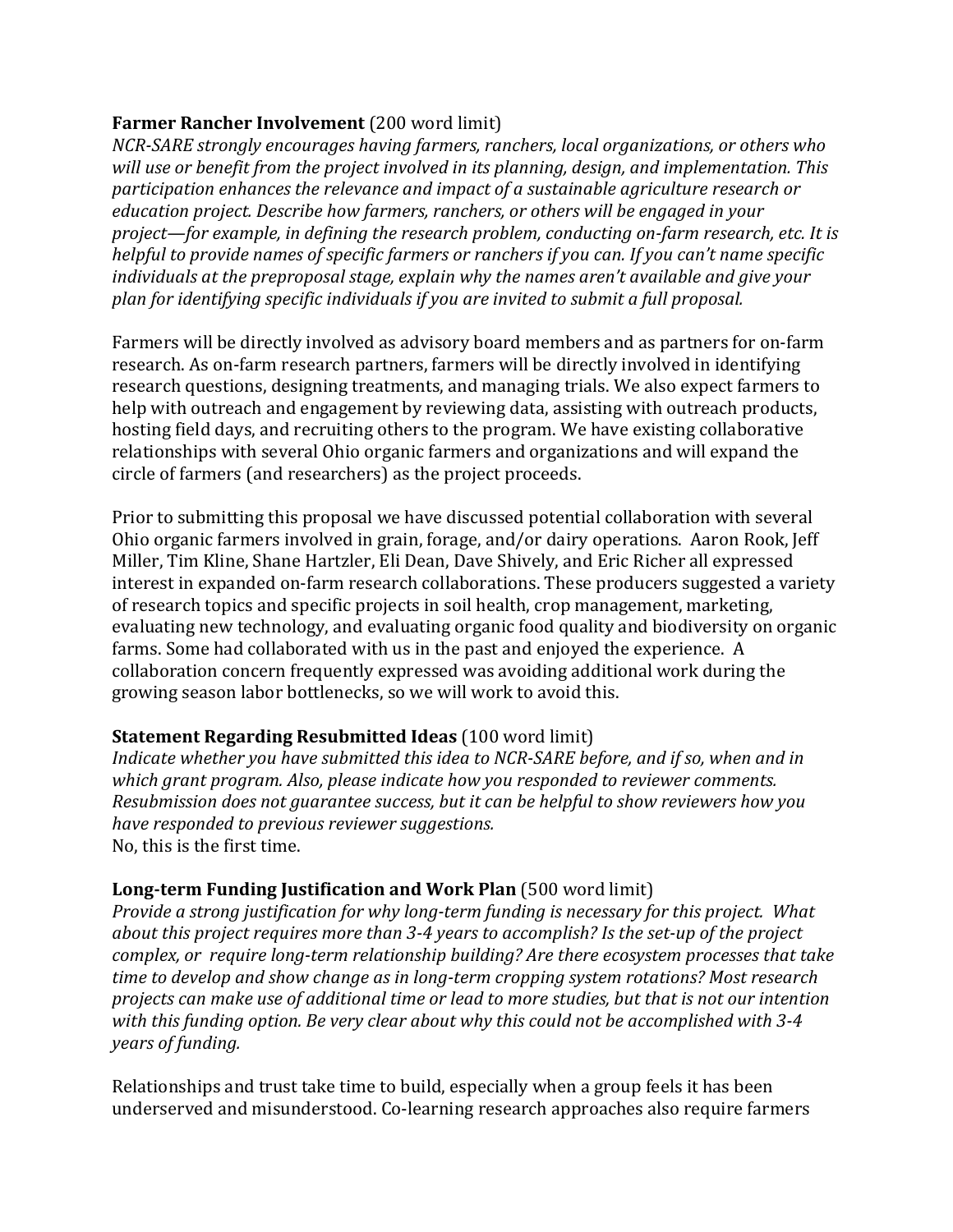and scientists to learn and grow into new roles that differ from those found in traditional research and extension programs. While we have experience working in this manner, we expect the first 3-year phase to be an incubation period where we will implement and continuously refine our approach based on feedback from farmers and scientists.

The initial funding period begins in November 2021, and by the time it runs out in fall 2024, we will have been able to complete and debrief only 2 years of field research (2022 and 2023; though 2024 fieldwork will have taken place, we will just be launching data analysis and preparing for winter/spring workshops). By the end of the first 3 year period, we will have demonstrated the value and impact of our co-learning model to the participating farmers and scientists, generated important data to address the initial research questions, and will be in the early stages of engaging and disseminating this information with a broader organic farming audience.

A second 3-year funding period would allow us to build on our early successes and expand our work to include new groups of Ohio producers, refine and increase the extent of our engagement and outreach efforts, and secure additional funding sources. In a second phase of funding, we would triple the number of farmers and double the number of scientists involved in the OOFRN, expand to new commodity types and address new focused research questions, expand the frequency of on-farm field days for peer-to-peer learning, and develop a suite of print and digital products (factsheets, videos, and reports) for distribution in Ohio and nationally.

We would also hope to broaden the geographic footprint of the project in a second phase by networking with and learning from other farmer-led research groups in other states, like OGRAIN in Wisconsin or Practical Farmers of Iowa. Finally, we will leverage the OOFRN to increase the success rate for competitive research proposals submitted to USDA-OREI/ORG and AFRI programs and other state, regional or national competitive grant opportunities.

Provide a proposed work plan for a second three-year cycle of this project. **Include outcomes/objectives that would be accomplished, activities that would be undertaken, outreach or outputs that would be produced.**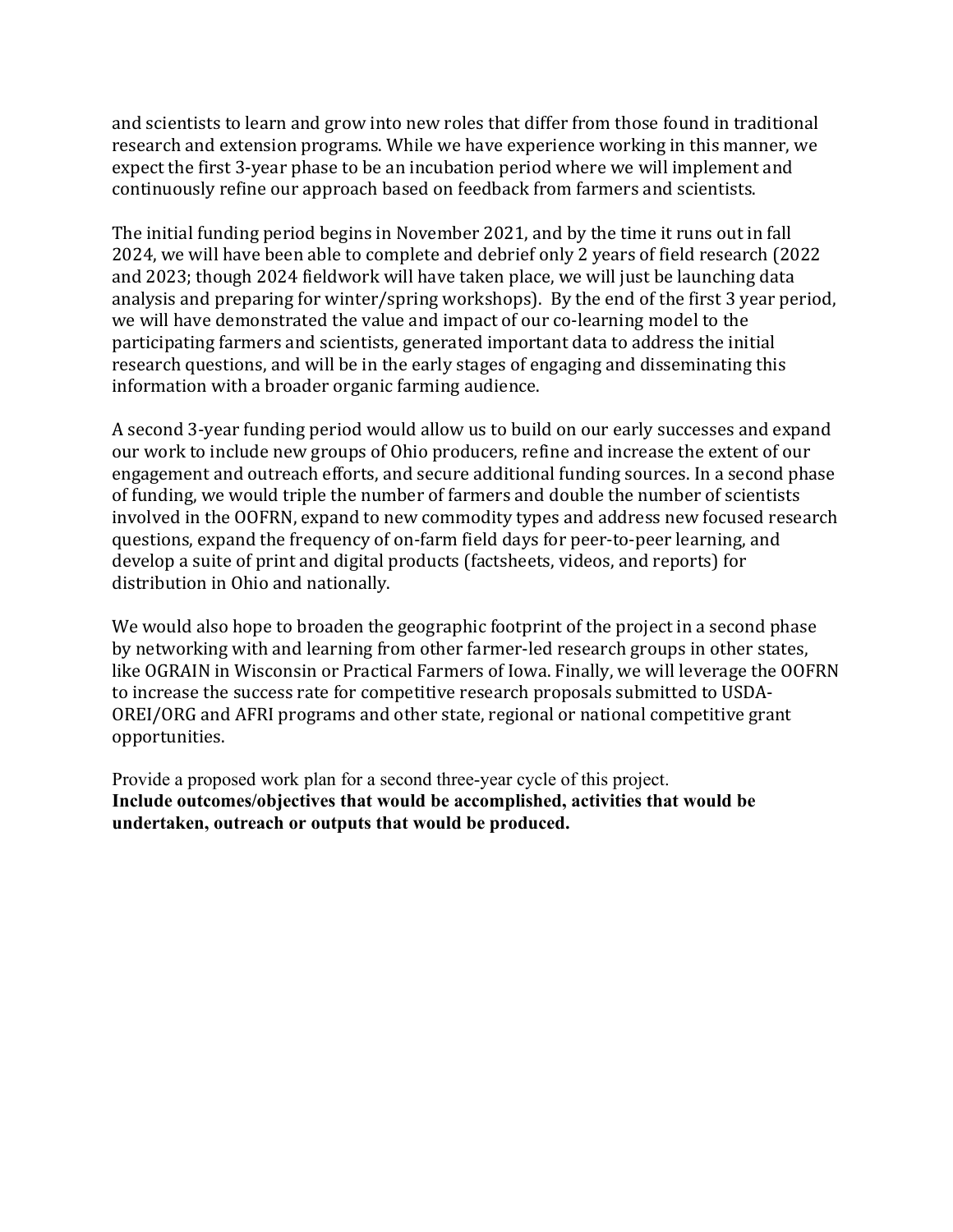#### **IMPACT ON SUSTAINABLE AGRICULTURE IN THE NORTH CENTRAL REGION**

Even if your project focuses mostly on one aspect of sustainability, consider and explain how it contributes to the other two aspects of sustainability. In other words, how will the work affect the whole system, economically, environmentally and socially? If your project does not address the specific aspect, note that in the space provided.

#### **Explain how your project will improve the profitability of farms and/or associated agricultural businesses. (75 word limit)**

Organic production offers economic incentives because of the increased prices received for certified crops and livestock, but it also requires specialized knowledge, equipment, and labor. Limited data exists on economic returns for many organic practices in the Midwest. This project would create knowledge and provide tools for farmers to evaluate ROI for management practices. On-farm trial demonstrations and outreach would allow organic farmers to better identify pros and cons of new practices before adopting them.

## **Explain how your project will sustain and improve the environmental quality and natural resource base on which agriculture depends. (75 word limit)**

Organic producers have been leaders in integrated pest management, diversified cropping rotations, soil health management practices, cultural weed control, practices methods. Data capturing the environmental outcomes on collaborating farms in our network will help identify optimal management strategies for improving the performance of organic systems. Documenting the performance of various organic management practices under working farm conditions can also be a critical step leading to the greater use of these innovative approaches by conventional farms.

## **Explain how your project will enhance the quality of life for farmers/ranchers, communities, and society as a whole. (75 word limit)**

Organic production and marketing offers a viable economic alternative for small and medium sized agricultural operations, which are critical to local food security and to sustaining farm communities across the region. Organic production systems can offer improved quality of life benefits and draw strong interest from new beginning farmers, expanding the diversity and number of individuals involved in agriculture and promoting environmentally responsible practices that appeal to urban consumer markets and nonfarming residents.